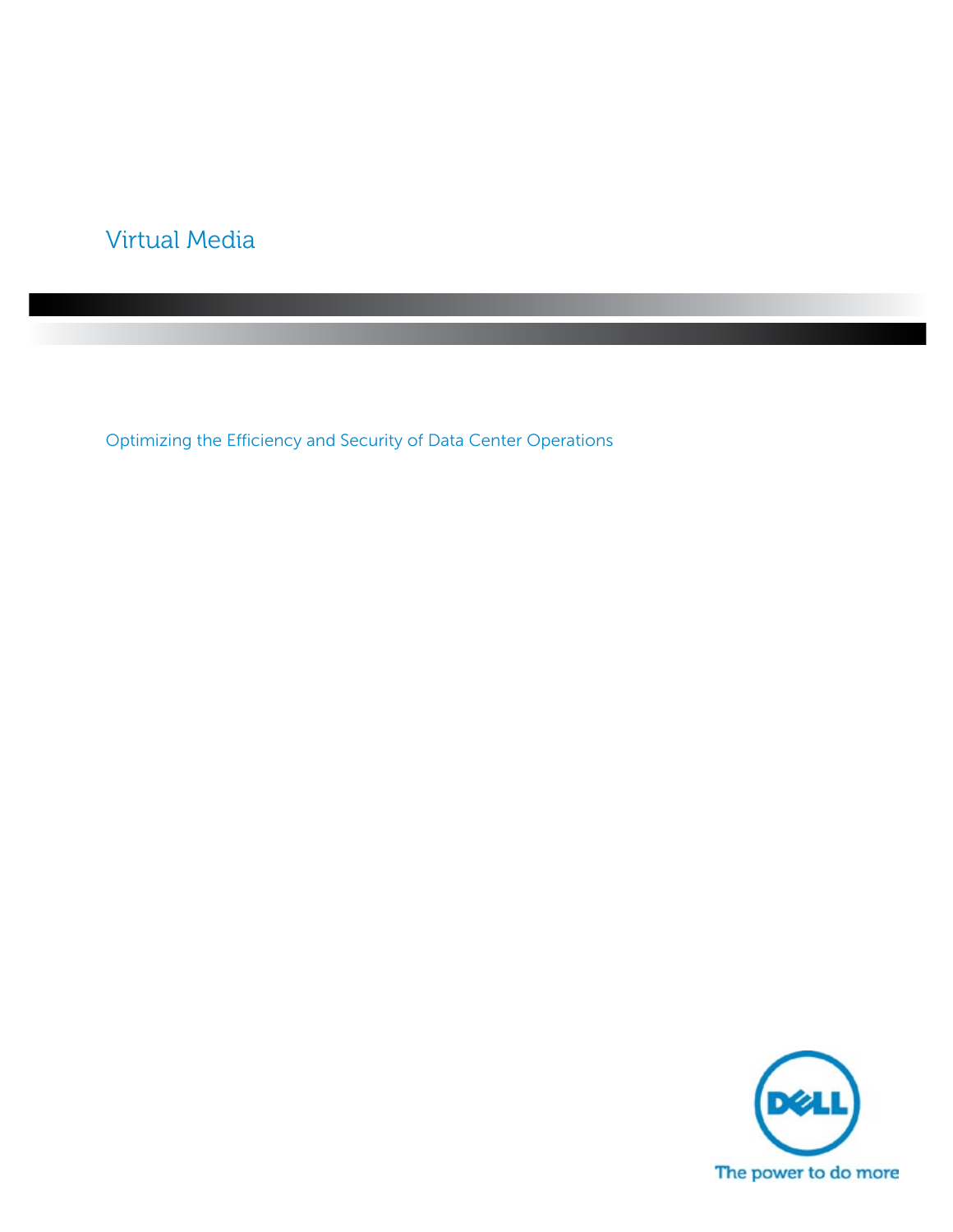# Virtual Media

#### **Table of Contents**

- 2 Executive Summary
- 3 What Is Virtual Media?
- 4 Practical Benefits for Today's Data Center
- 4 The Virtual Media Solution

## **Executive Summary**

To ensure non-stop delivery of essential business services to users across and beyond the enterprise, IT data centers require constant, diligent management. There are two reasons, however, why it is not wise to have technicians constantly going in and out of the data center to perform these daily management tasks. First, over-reliance on the physical presence of technicians in the data center is slow and inefficient. Every time someone gets up from his or her desk to install a patch or run some diagnostics, valuable time is lost–time that could be spent taking care of other important tasks. Second, foot traffic through the data center is never a good thing. When too many people spend too much time around critical systems, it greatly increases exposure to both malicious and inadvertent security risks.

Virtual Media addresses these twin issues of operational efficiency and security by allowing servers to access CD-ROMs and other storage media anywhere across the enterprise, just as if they were directly attached via the server's USB port. It thus empowers technicians to do their jobs more quickly and efficiently, without compromising the physical security of the data center.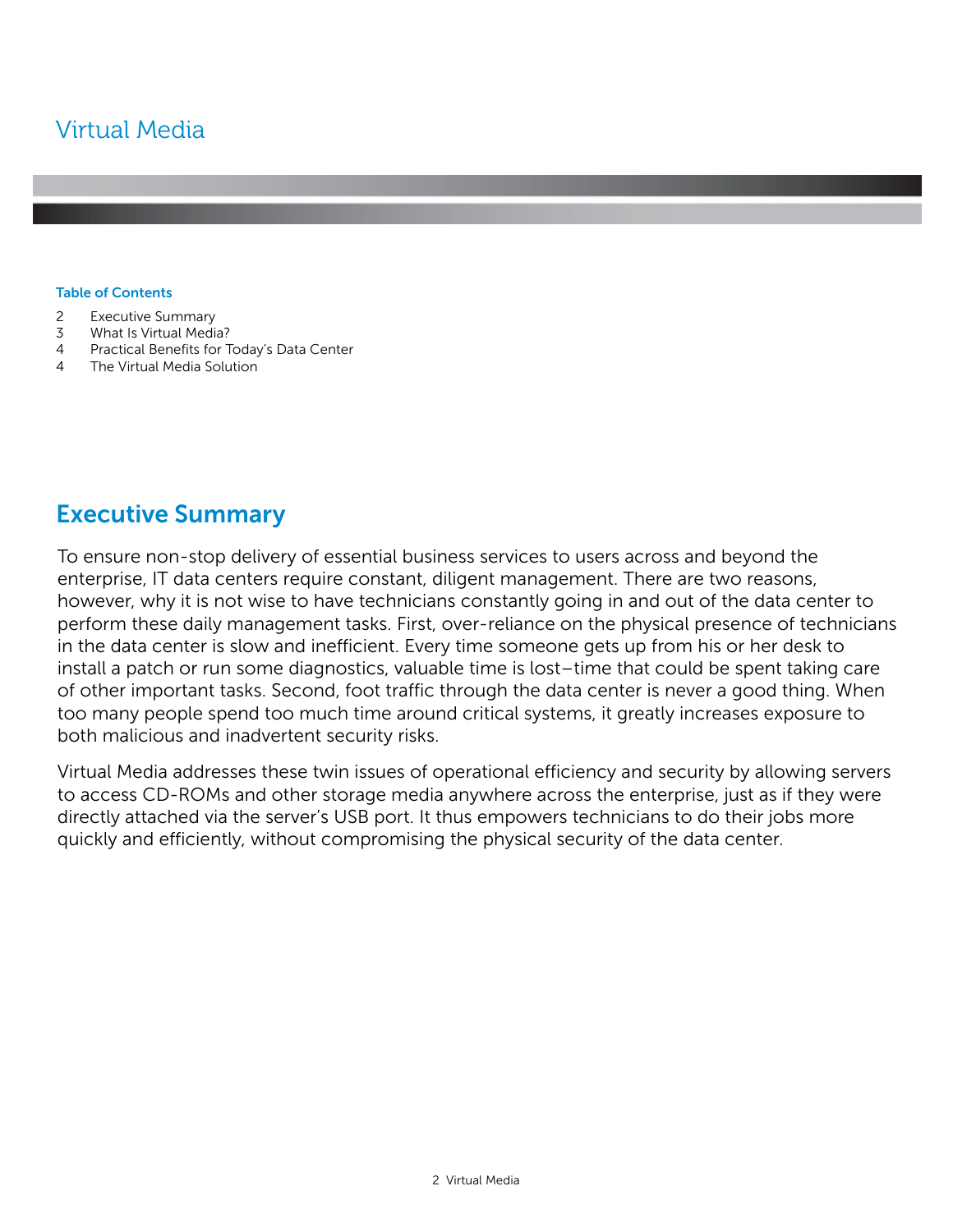## Virtual Media

### **What Is Virtual Media?**

Virtual Media allows a server to access storage media such as CD-ROMs, flash memory and external drives anywhere on the network–just as if they were directly attached to that server's USB port. This allows technicians to quickly and easily move and copy data between the storage media and the computer. They can install application and OS patches, download files and perform diagnostic testing on multiple servers without ever physically entering the data center or leaving their desks. They can even work from home or on the road. Everything they are able to do on-site, can be done securely from any remote location.

Virtual Media can be provisioned locally or remotely. With local Virtual Media, the server and the storage media are attached to the same KVM switch, so data transfers occur out-of-band through the switch. With remote Virtual Media, the storage media can be attached to any Virtual Media-enabled desktop anywhere on the network. In these cases, data moves over the network from the enabled desktop to the KVM switch and then via the USB port from the switch to the server.

Unlike conventional network attached storage (NAS), Virtual Media allows technicians to take advantage of the convenience of removable media to work wherever and whenever needed. As long as they have a CD with whatever files they need on



Figure 1. KVM over IP switches manage Virtual Media with the On-Board Web Interface (OBWI). Virtual Media support provides quick and easy remote loading of CDs, OS patches and/or specialized diagnostics.